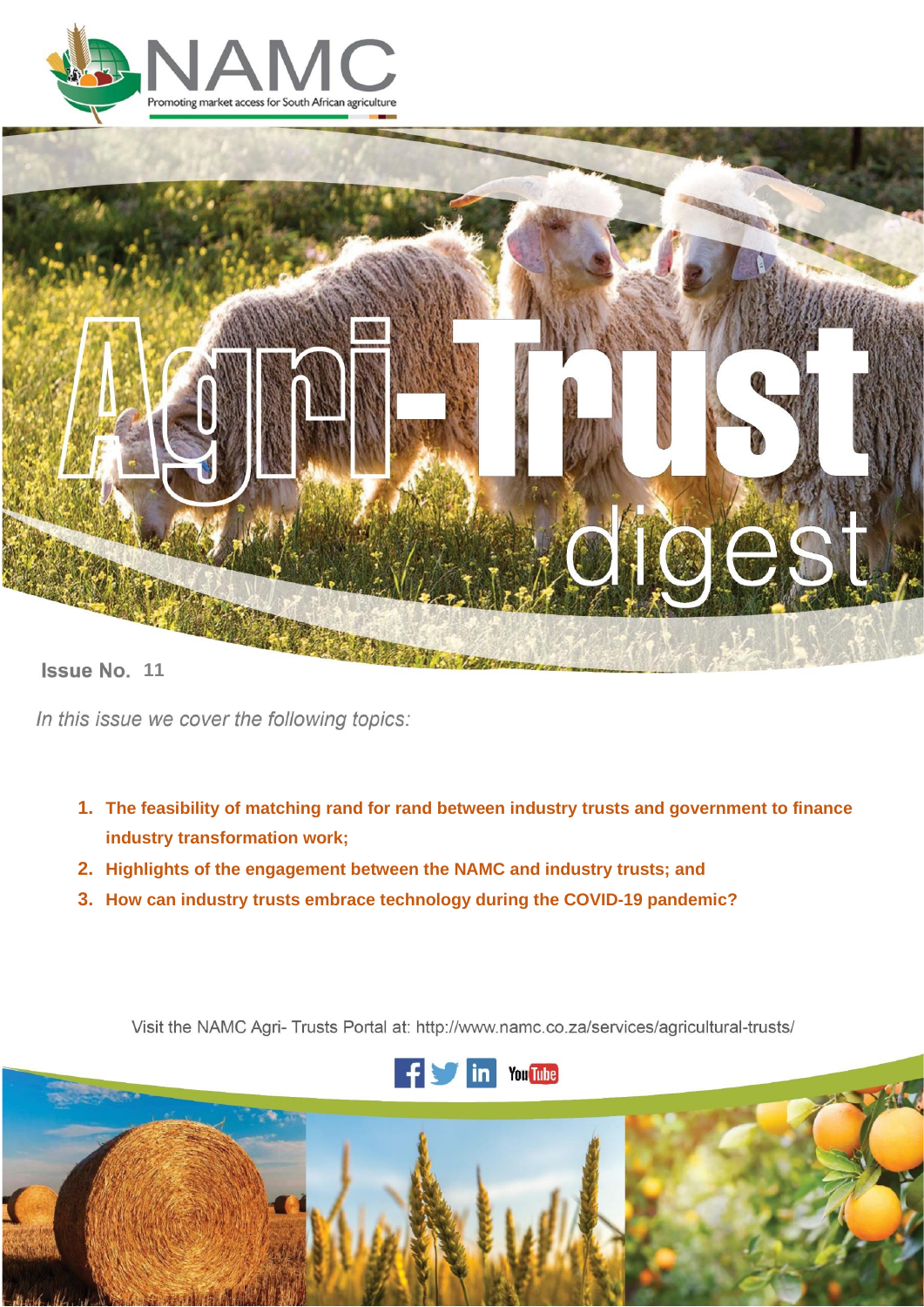# **AGRI-TRUST DIGEST**

*Agri-Trust Digest is a bimonthly report that is produced by the National Agricultural Marketing Council through the Agricultural Industry Trusts Division. The publication aims to communicate developments as they happen around the different agricultural trusts. The focus of this issue is on two topics in the grain industry: (i) The feasibility of matching rand for rand between industry trusts and government to finance industry transformation work; (ii) Highlights of the engagement between the NAMC and industry trusts; and (iii) How can industry trusts embrace technology during the COVID-19 pandemic? The division has three digests which cover the Food, Agriculture and Natural Resources Policy Analysis Network (FANRPAN), agricultural transformation, and agricultural industry trusts. Agri-Trust Digest reports on key developments coming from the operation of the different industry trusts.*

> **Contributors to this issue:** Mr Matsobane (BM) Mpyana Mr Elekanyani Nekhavhambe Ms Nomantande Yeki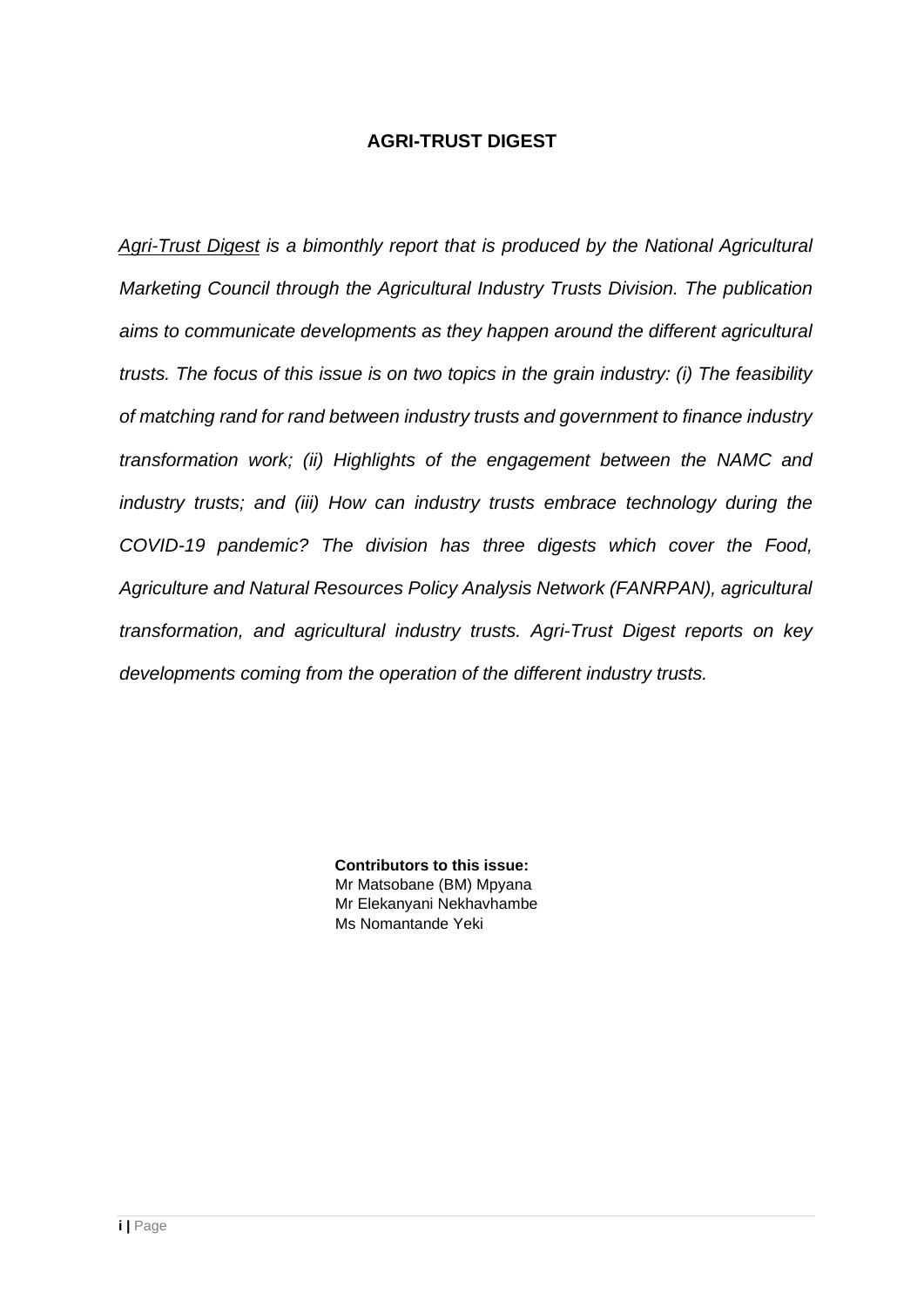# **1. THE FEASIBILITY OF MATCHING RAND FOR RAND BETWEEN INDUSTRY TRUSTS AND GOVERNMENT TO FINANCE INDUSTRY TRANSFORMATION WORK**

By Mr Matsobane (BM) Mpyana

# **1.1. Introduction**

The success of any intervention in the agricultural sector depends on support and collaboration amongst different stakeholders partaking in that industry or related industries. Such collaboration includes both public and private sectors in the industry that are involved to ensure that farmers succeed in addressing government priorities such as food security, employment creation and the reduction of inequalities, to mention a few. A common challenge of the agricultural sector has been narrowing or rather closing the disparities that exist between the smallholder (predominately black) and commercial (predominately white) farming sectors.

Although the industry trusts have done a tremendous job on transformation through the financing of smallholder farming enterprises, financing sectoral transformation as a collective has been a critical challenge, and this may be resolved through collaboration between government and the respective industry bodies, including industry trusts. This article, therefore, argues the feasibility of government matching rand for rand with the agricultural trusts to finance industry transformation work.

## **1.2. Current status quo**

There are currently 11 industry trusts, namely the Maize Trust, Sorghum Trust, Winter Cereals Trust, Oil and Protein Seeds Development Trust, Meat Industry Trust, Mohair Trust, Wool Trust, National Lucerne Trust, Citrus Industry Trust, Deciduous Industry Development Trust, and Potato Industry Development Trust. These 11 industry trusts are collectively worth over R2.3 billion in assets (both fixed and monetary value) and mainly finance transformation interventions aimed at advancing farm enterprise development, while at the same time enhancing skills development through training and funding student bursaries. These interventions in the industries, such as grain, winter cereals, oilseeds, potatoes, wool and mohair, to mention a few, have It can be argued that the current status quo in terms of financing the agricultural sector is through the levies (spending about R116 million in a year) and trust funds (R60 million in a year).

# **1.3. Benefits of matching rand for rand in financing the agricultural sector**

As was outlined briefly in the introductory phase of this article**,** this approach has the potential to unlock opportunities in speeding up transformation in the sector. The benefits of this approach may, amongst other things, include (i) Upraising the public-private partnerships (PPPs); (ii) Yielding a better return on investment (ROI), which would then contribute positively to economic growth and agricultural development; and most importantly, (iii) Addressing duplication of effort and work towards the optimisation of the existing resources. This approach is likely to concretise the fact that funding instruments for the agricultural industries, mainly trusts and levies, are key drivers of transformation in the farming sector.

Strategically, in the initial phase, the government – particularly those portfolios responsible for agriculture, land reform and rural development – could explore and consider effective ways to implement this approach one way or the other, by including this approach in their governmental plans and budgetary lines. Again, there are several interventions funded by the government, such as the Comprehensive Agricultural Support Programme, Illima/Letsema and AGRIBEE, which are aimed at supporting farming enterprises that could be enablers to speed up transformation and bring numerous smallholder farming enterprises to the commercial ranks. Furthermore, this approach may be on a 50/50 model, and the projects identified should be those of high potential to create jobs and ultimately address food insecurity, especially at the local level.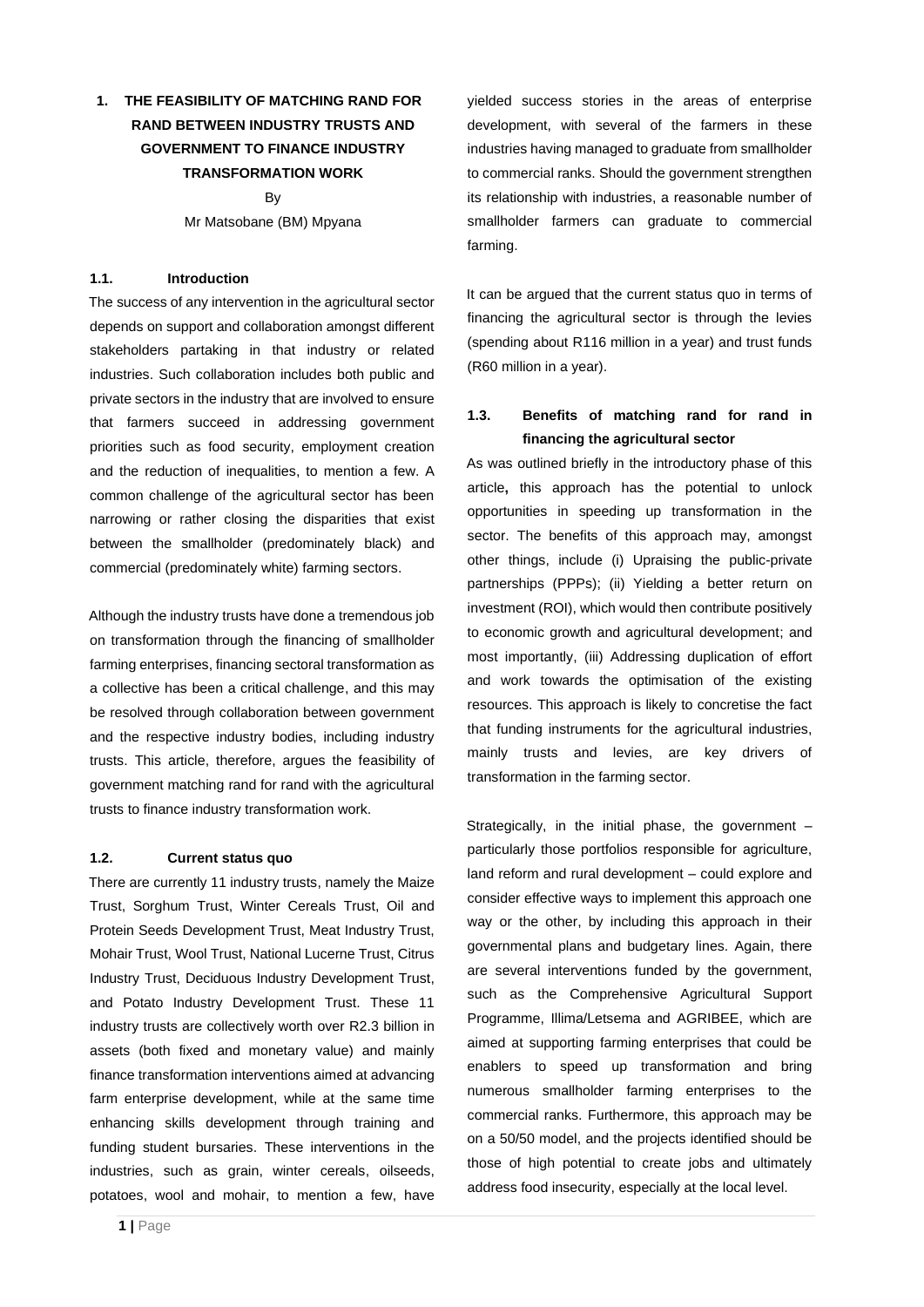## **1.4. Conclusion**

The current system of financing the agricultural sector through levies and trust funds plays a pivotal role in ensuring the profitability and sustainability of the sector. The approach of funding the industry through PPPs has been one of the key strategic discussions in the engagements amongst government and the industries. This approach can only be successful if the stakeholders in the sector can come together and ensure that this dream becomes a reality. It is always the case that a country that cannot work together in addressing farmer challenges surely cannot have pride.

# **2. HIGHLIGHTS OF THE ENGAGEMENT BETWEEN THE NATIONAL AGRICULTURAL MARKETING COUNCIL AND AGRICULTURAL INDUSTRY TRUSTS**

By Ms Nomantande Yeki

## **2.1. Introduction**

A shared understanding is vital in building a cohesive vision for the future. To this end, the NAMC hosts an annual engagement with the agricultural industry trusts, which is a platform where all the industry trusts gather together to discuss the challenges encountered and successes achieved during the year. Key stakeholder opinions and insights are incredibly valuable in maintaining the trusts' evergreen status, and such platforms promote the exchange of information.

#### **2.2. Discussions on pertinent industry issues**

This year's engagement was held on 11 March 2020 in Johannesburg and it was attended by various stakeholder organisations from the Department of Agriculture, Land Reform and Rural Development (DALRRD), the NAMC, Onderstepoort Biological Products (OBP), the Agricultural Research Council (ARC) and industry trusts. The industry trust administrators and industry transformation managers delivered presentations which covered the performance of the trusts' investments (growth or decline in the assets) and outlined the challenges and successes with regard to transformation and administrative matters.

Important to highlight is that due to the recent economic turmoil, the trusts' assets have declined from R2.4 billion in 2019 to R2.3 billion in 2020. Among the common challenges recorded from this engagement were the delays in the registration of trustees with the Master of the High Court, and how transformation-fund beneficiaries who are leasing land are restricted in terms of support.

It was also noted that success could be accelerated if more trusts could develop transformation vehicles like GFADA and the Mohair Empowerment Trust in implementing transformation functions on behalf of the member trusts. Furthermore, there is consensus that industry trusts are key vehicles in transforming the agricultural industry in South Africa. This view is substantiated by the trusts' annual expenditure of over R60 million, which is spent on transformation initiatives. This led to a proposal for government to match the industry trusts' transformation budget on a rand-for-rand basis. This initiative has the potential to accelerate transformation in the agricultural industry and will likely promote public-private partnerships (PPPs).

### **2.3. Conclusion**

In conclusion, a way forward was derived, and the NAMC Council committed to providing feedback to the Minister of Agriculture, Land Reform and Rural Development on the engagement with the trusts (challenges and solutions), and to proposing a rand-forrand approach between the Department and industry trusts.

# **3. HOW CAN INDUSTRY TRUSTS EMBRACE TECHNOLOGY DURING THE COVID-19 PANDEMIC?**

By Mr Elekanyani Nekhavhambe

## **3.1. Introduction**

Since the declaration of COVID-19 as a pandemic, there is no doubt that the livelihood strategies of most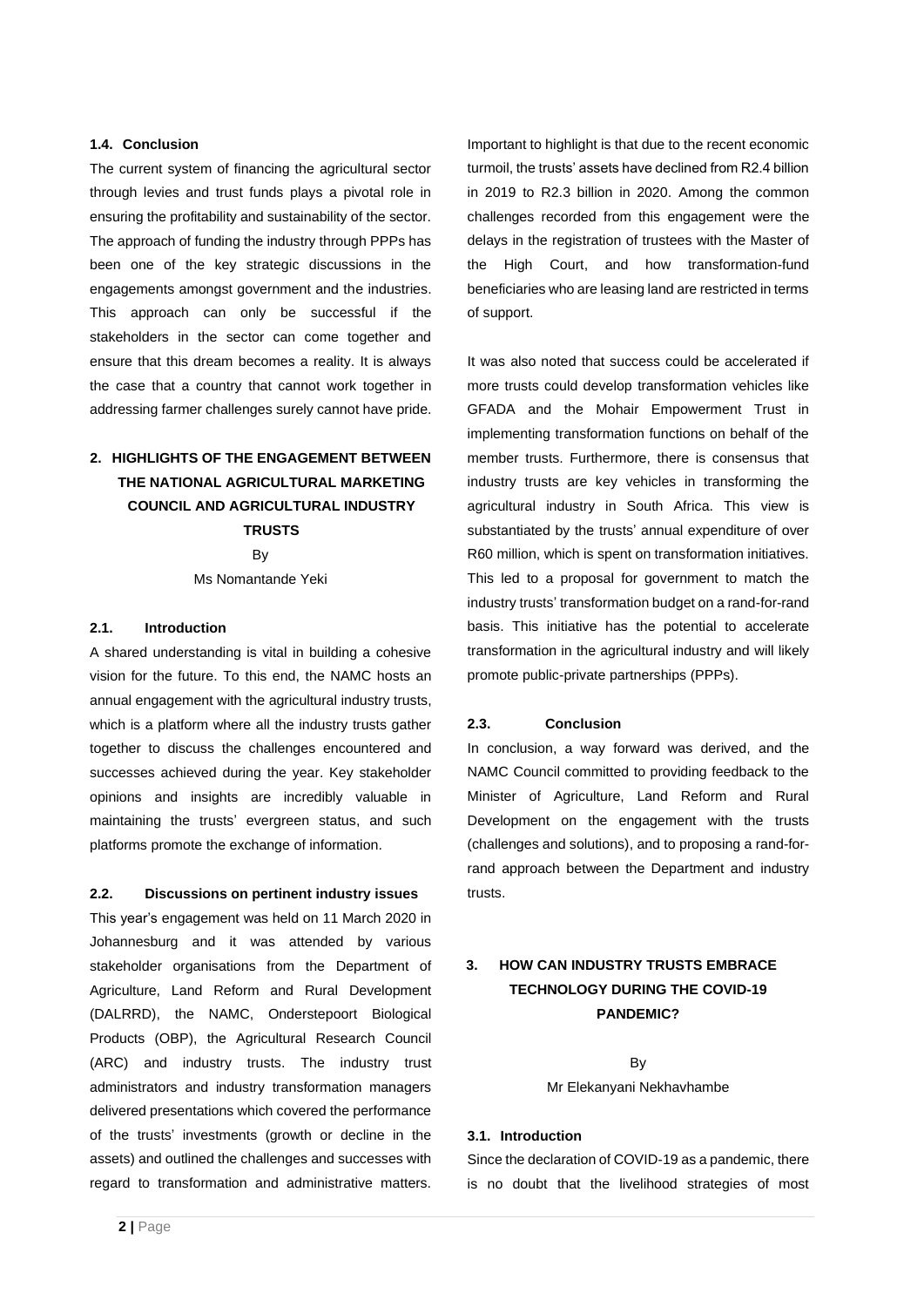societies could change worldwide. It is now that most organisations, including the industry trusts, have to change how everyday business is conducted. The global food production, distribution and trade systems have been affected due to most countries implementing lockdown as a policy measure to minimise the spread of the pandemic. However, South Africa is learning from other countries and is gradually lifting the level of economic lockdown restrictions, with risk and adjustment measures, so that the country's economic activities can resume.

Fortunately, in most sectors of the economy, the world was already on its way to transforming from a traditional way of doing things to the Fourth Industrial Revolution approach. The purpose of this article is to digest how the agricultural industry trusts can embrace the use of technology during the COVID-19 pandemic.

### **3.2. How can industry trusts embrace technology?**

Several organised structures in both the public and private sectors are continuing with their employment duties, regardless of the lockdown. Technology is giving its best benefits to the entire world population, as a means to conduct everyday business. The use of virtual apps is becoming the new normal. Business organisations and structures are now convening meetings through apps and platforms such as Zoom, WhatsApp and Microsoft Teams, to mention a few. Other structures are doing their best to communicate with their stakeholders on matters of critical importance using Facebook, YouTube, television, and community radio stations. This is an indication of the world transformation from the traditional ways of doing certain business activities, to the Fourth Industrial Revolution era.

# **3.3. What are the possible benefits of technology to industry trusts**?

In the time of COVID-19, industry trusts can enjoy the benefits of technology by conducting their professional meetings virtually. By doing so, the cost of holding physical meetings, booking venues to host meetings, travelling, accommodation and subsistence claims by trustees are minimised. Although technology brings a wide range of benefits, the risks associated with it cannot be ignored. Such risks may include the confidential industry information being vulnerable to cybercrimes acts, and high data usage, which may ultimately dig deeper into the industry finances.

#### 2**.4. Conclusion**

Technology is ever changing, and organised business structures such as industry trusts need to keep up, or the natural selection process will force them out. The use of technology to conduct business during the COVID-19 pandemic is one way to help curb the spread of the virus.

For more information, visit [www.namc.co.za](http://www.namc.co.za/) or contact Mr B. Nyhodo – Senior Manager: Agricultural Industry Trusts Division, email: bonani@namc.co.za **Tel:** 012 341 1115 **Fax:** 012 341 1811

…………………………………………………………………………………………………………… © 2020. Published by the National Agricultural Marketing Council (NAMC). DISCLAIMER

The information contained in this document results from research funded wholly or in part by the NAMC acting in good faith. Opinions, attitudes and points of view expressed herein do not necessarily reflect the official position or policies of the NAMC. The NAMC makes no claims, promises or guarantees about the accuracy, completeness or adequacy of the contents of this document and expressly disclaims liability for errors and omissions regarding the contents